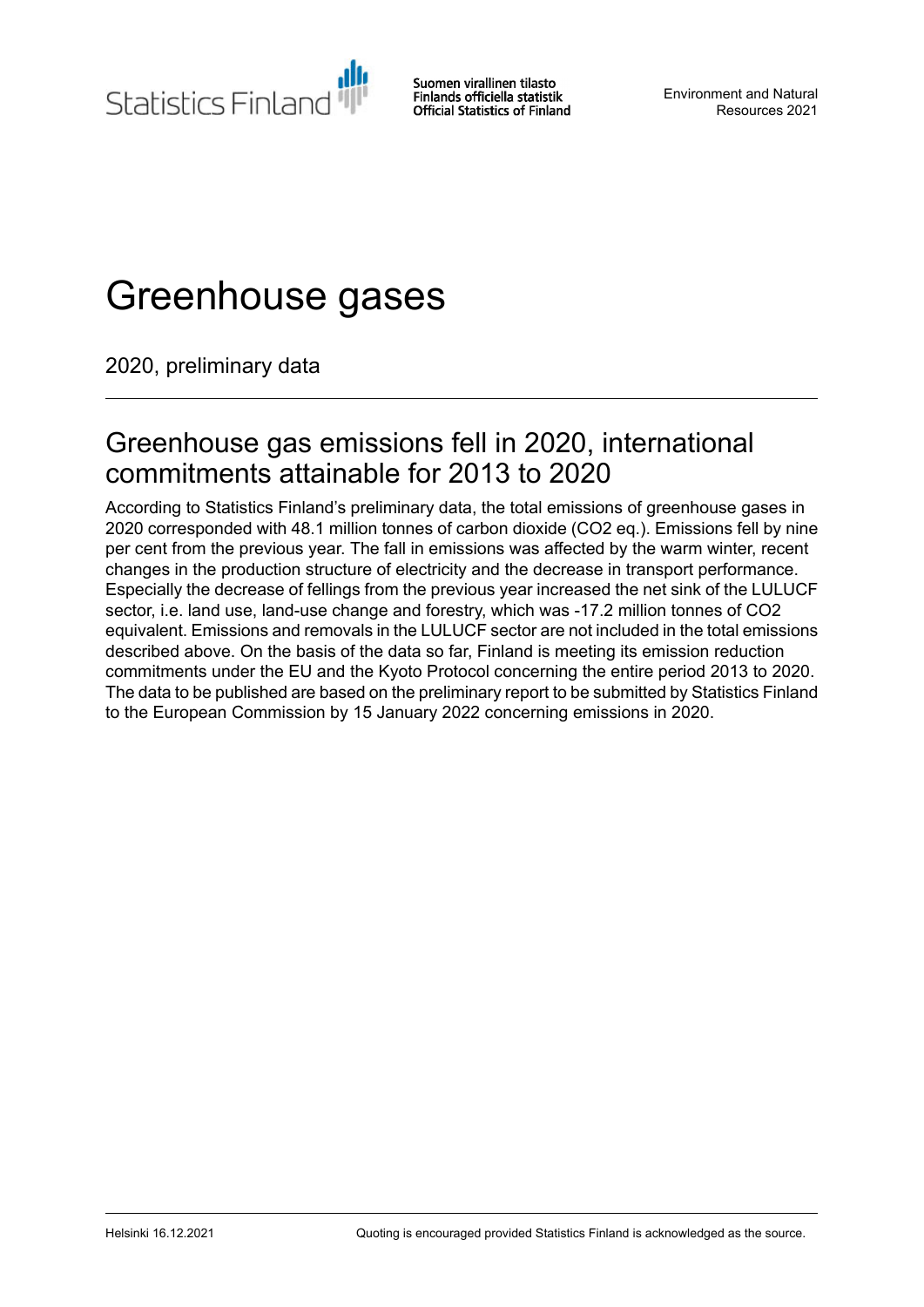

**Finland's greenhouse gas emissions and removals by sector and the sum of all sectors, where the net sink of the LULUCF sector is deducted from the combined emissions of other sectors**

\*Preliminary data

LULUCF refers to the land use, land-use change and forestry sector. The estimates of the LULUCF sector for the latest years will be updated in future due to new input data (incl. tree biomass, surface areas)

According to preliminary data, total emissionsin 2020 amounted to 48.1 million tonnes of CO2 equivalent and they fell by nearly nine per cent (4.7 million tonnes of CO2 equivalent) from the year before and by 32 per cent (23.1 million tonnes of CO2 equivalent) from 1990. The sum of emissions and removals in the LULUCF sector, or the net sink is not included in these total emissions. Taking the net sink of the LULUCF sector into account in total emissions would translate into 30.9 million tonnes of CO2 equivalent in 2020.

The energy sector is Finland's largest source of emissions, significantly affecting the annual variation of total emissions as well. According to the preliminary calculation, the energy sector's emissions totalled 34.6 million tonnes of CO2 equivalent, which is 11 per cent lower than in the previous year and 50 per cent less than in the peak year of 2003. The fall in emissions from the previous year was affected by the warm winter, recent changes in the production structure of electricity and the decrease in transport performance (link to the energy [release](http://stat.fi/til/ehk/2020/ehk_2020_2021-12-16_tie_001_en.html)).

Emissions from industrial processes and product use (incl. F-gases) amounted to 5.1 million tonnes of CO2 equivalent in 2020 and they decreased by five per cent from the year before. Emissions from the waste sector went down by three per cent from 2019 to 2020, being 1.7 million tonnes of CO2 equivalent. Emissions from agriculture amounted to 6.5 million tonnes of CO2 equivalent and remained on level with the previous year: Preliminary data for 2020 were 0.03 million tonnes of CO2 equivalent, which is under half a per cent less than in the previous year.

The net sink of the land use, land-use change and forestry sector (LULUCF), that is, the sum of emissions and removals was -17.2 million tonnes of CO2 eq. in 2020, which is 27 per cent higher than in the year before. The change was particularly due to the five per cent drop in fellings from the year before. Calculation of the net sink becomes revised yearly for the penultimate years. This is due to utilisation of updated data, e.g. national forest inventory data, in the calculation. These data affect, e.g. the areas and growing stock which, in turn, affect the litter input to the soil and thus the soil carbon stock. The now released preliminary data on the net sink of the LULUCF sector for 2020 are 5.7 million tonnes of CO2 equivalent lower than in the instant preliminary data based on more incomplete data published in May (see the [review](http://stat.fi/til/khki/2020/khki_2020_2021-12-16_kat_001_fi.html) of this release).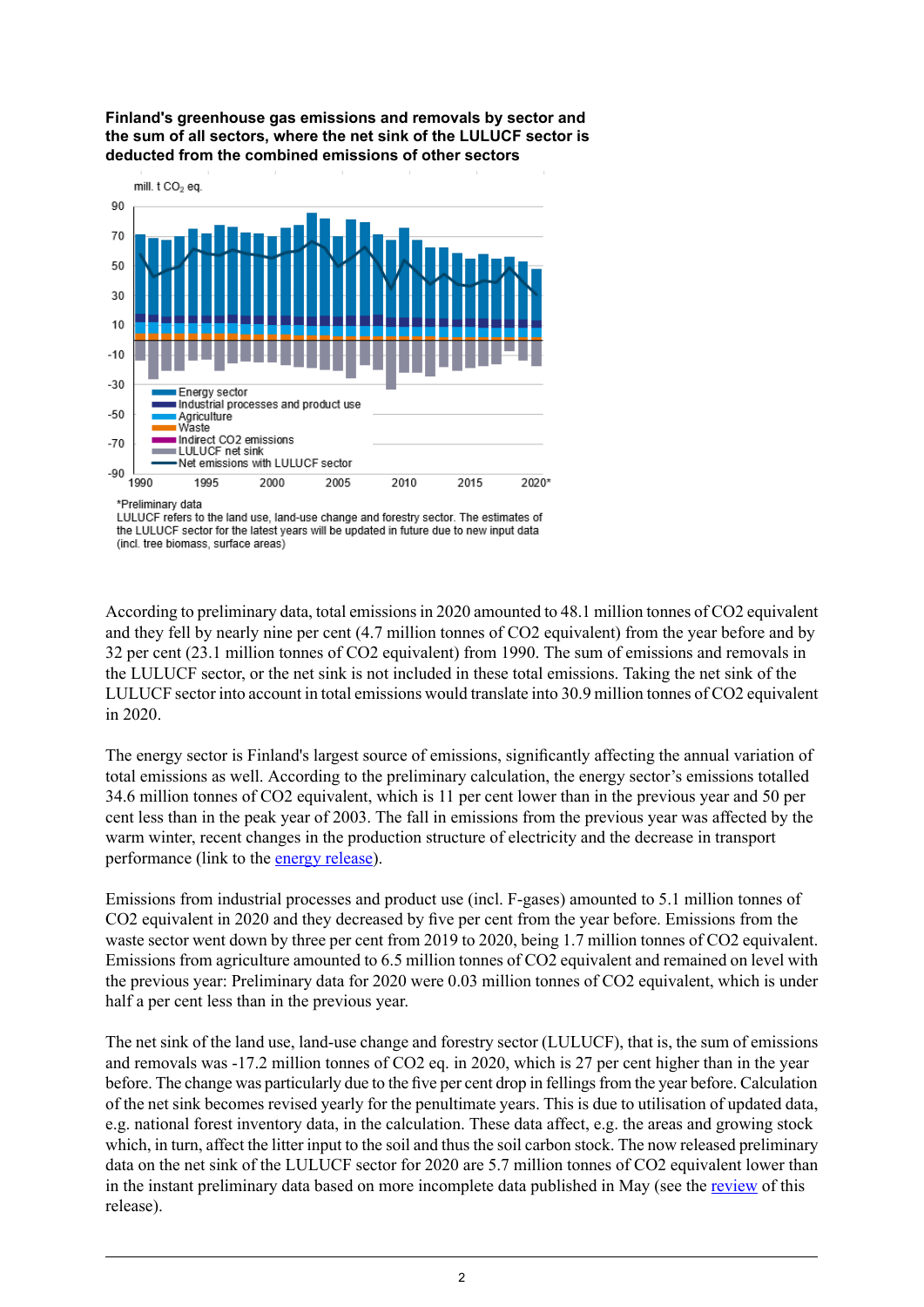#### **Greenhouse gas emissions in Finland by sector**

|                                               |                                                    | Emissions, million tonnes CO2 eq. |      |      |      |                                         |      |                                    |            |
|-----------------------------------------------|----------------------------------------------------|-----------------------------------|------|------|------|-----------------------------------------|------|------------------------------------|------------|
|                                               |                                                    |                                   |      |      |      |                                         |      | 1990 2000 2005 2010 2015 2018 2019 | $2020^{4}$ |
| Emissions without LULUCF sector <sup>1)</sup> |                                                    | 71.2                              | 70.2 | 69.9 | 75.7 | 55.0                                    | 56.2 | 52.8                               | 48.1       |
| Energy sector                                 |                                                    | 53.4                              | 53.7 | 53.7 | 60.2 | 40.6                                    | 42.1 | 39.0                               | 34.6       |
|                                               | Energy industries                                  | 19.0                              | 22.1 | 22.2 | 31.0 | 17.8                                    | 18.7 | 16.2                               | 13.1       |
|                                               | Manufacturing industries and construction          | 13.4                              | 11.9 | 11.4 | 10.0 | 6.8                                     | 6.8  | 6.6                                | 6.2        |
|                                               | Transport                                          | 12.1                              | 12.1 | 12.9 | 12.7 | 10.9                                    | 11.7 | 11.2                               | 10.4       |
|                                               | Other energy <sup>2)</sup>                         | 9.0                               | 7.5  | 7.3  | 6.6  | 5.2                                     | 4.9  | 4.9                                | 4.8        |
| Industrial processes and products use         |                                                    | 5.4                               | 6.0  | 6.8  | 6.2  | 5.7                                     | 5.7  | 5.4                                | 5.1        |
|                                               | Industrial processes (excl. F-gases) <sup>3)</sup> | 5.3                               | 5.2  | 5.6  | 4.8  | 4.4                                     | 4.6  | 4.4                                | 4.1        |
|                                               | Consumption of F-gases <sup>3)</sup>               | 0.1                               | 0.7  | 1.2  | 1.4  | 1.3                                     | 1.1  | 1.0                                | 1.0        |
| Agriculture                                   |                                                    | 7.5                               | 6.6  | 6.5  | 6.7  | 6.6                                     | 6.5  | 6.6                                | 6.5        |
| Waste management                              |                                                    | 4.7                               | 3.8  | 2.8  | 2.6  | 2.1                                     | 1.8  | 1.8                                | 1.7        |
| Indirect CO2 emissions                        |                                                    | 0.2                               | 0.1  | 0.1  | 0.1  | 0.1                                     | 0.1  | 0.1                                | 0.1        |
| LULUCF sector <sup>1)</sup>                   |                                                    |                                   |      |      |      | $-13.4$ $-15.0$ $-20.5$ $-21.7$ $-18.8$ |      | $-7.4$ $-13.5$                     | $-17.2$    |

LULUCF refers to the land use, land-use change and forestry sector. Negative figures indicate that the growth of carbon pools 1) exceeded the greenhouse gas emissions meaning that the sector was a carbon sink. The sector does not come under the scope of the EU Emissions Trading System or the reduction targets of the EU's Effort Sharing Decision. The figures for the latest years will become revised as the source data are updated (e.g. growing stock and surface areas).

Other energy includes sub-categories of heating of buildings, fuel use in agriculture, forestry and fisheries (incl. machinery), other 2) fuel use and fugitive emissions from fuels.

3) F-gases refer to fluorinated greenhouse gases (HFC, PFC compounds, SF6 and NF3).

4) Preliminary data

Emissions not included in the EU Emissions Trading System amounted to around 28.4 million tonnes of CO2 equivalent in 2020, and they fell by three per cent from the previous year. Emissions not included in the EU ETS are calculated as the difference between the total emissions and verified emissions of the sectors in the EU ETS, from which CO2 emissions from domestic civil aviation as calculated in the inventory, are deducted . The data on the verified emissions of the emissions trading sector are published by the **Energy [Authority](https://energiavirasto.fi/-/suomen-paastokauppasektorin-laitosten-paastot-pienenivat-3-6-miljoonaa-tonnia-vuonna-2020)** (In Finnish).

Finland has obligations under both the EU's Effort Sharing Decision and the Kyoto Protocol for the period 2013 to 2020. The EU Effort Sharing Decision defines annual national emission allocations for emissions not included in the EU Emissions Trading System. Based on the data so far, Finland is meeting its targets set for the entire commitment period. This will be confirmed once international reviews are completed in autumn 2022.

During the Kyoto Protocol's second commitment period, Finland's emissions not included in the EU Emissions Trading System must be limited to 240.5 million tonnes of CO2 eq. Certain LULUCF activities also affect the commitment under the Kyoto Protocol (afforestation and reforestation, deforestation, forest management). Different LULUCF activities are taken into account in the commitment using different accounting rules. Based on the data now released, Finland will also meet its commitment under the Kyoto Protocol, but will have to use for this emission units transferred from the previous Kyoto Protocol commitment period or acquired from the Clean Development Mechanism or Joint Implementation due to the additional burden arising from LULUCF activities.

More information on the implementation of the commitments under the EU and the Kyoto Protocol is available in the review of the release (in [Finnish\).](http://stat.fi/til/khki/2020/khki_2020_2021-12-16_kat_001_fi.html)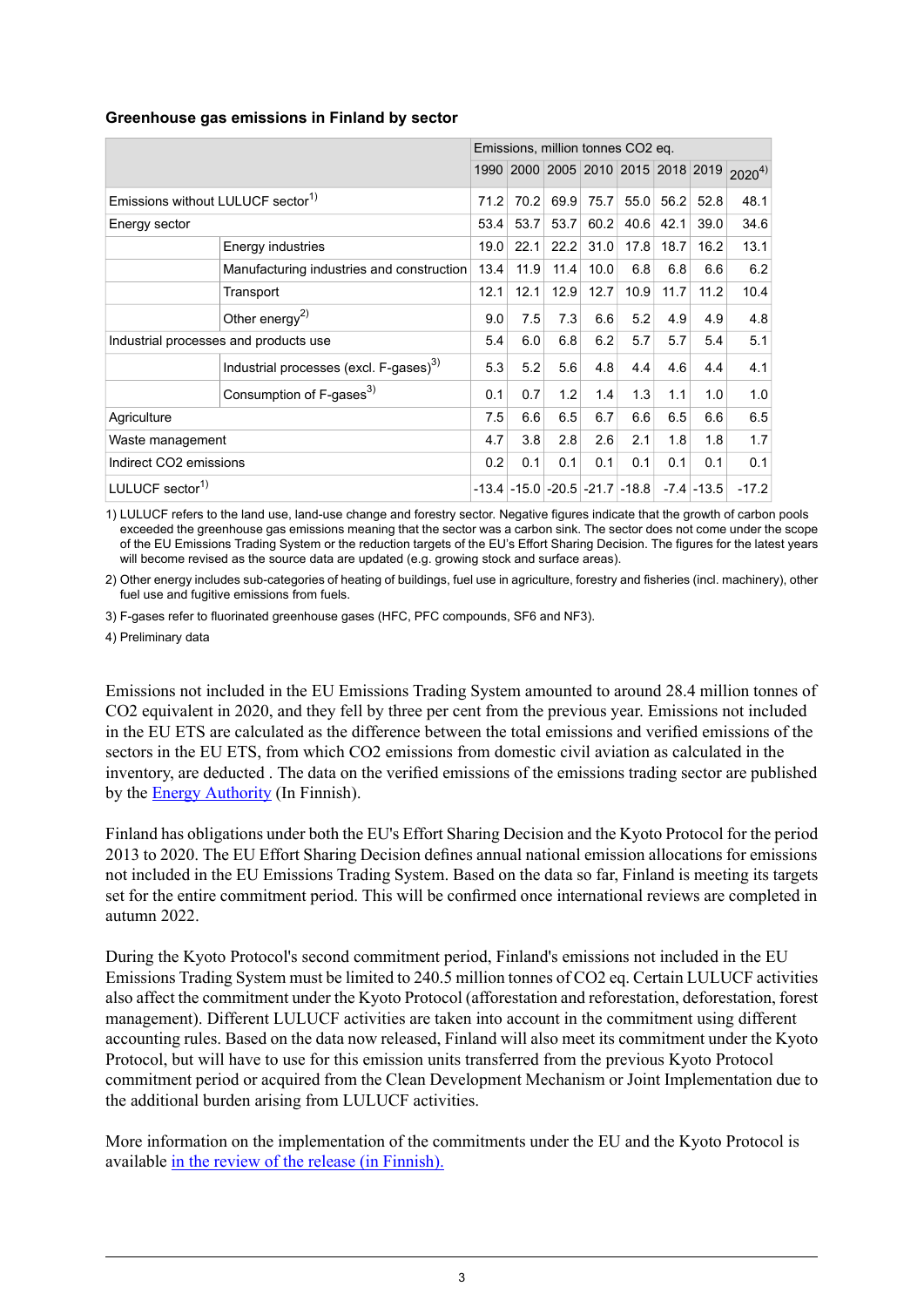### Contents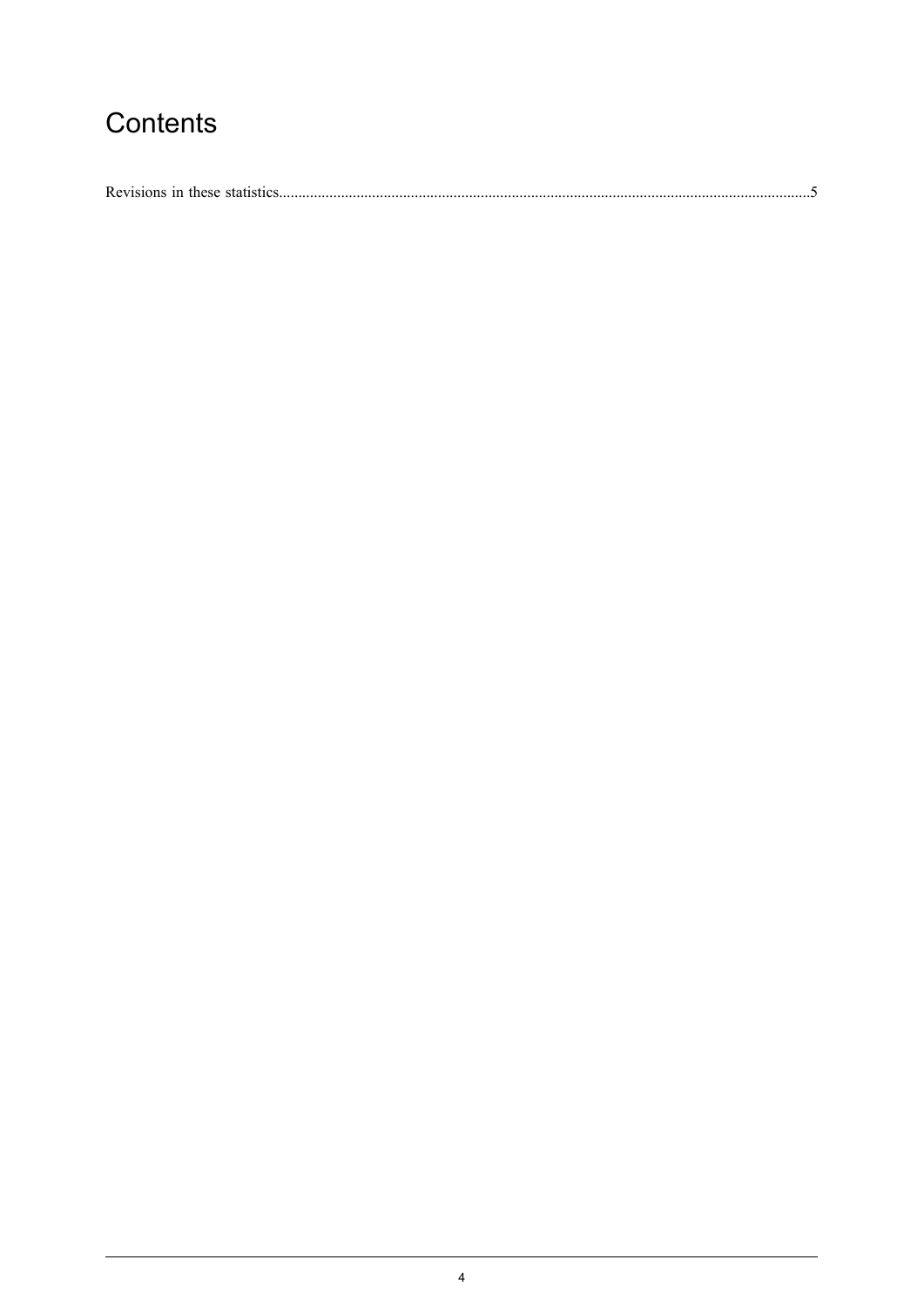## <span id="page-4-0"></span>Revisions in these statistics

The emission and removal figures for the greenhouse gas inventory become revised every year in the entire time series, because constant improvements are made to the inventory, taking into account the international review recommendations of inventories and the development of the scientific basis for emission calculation methods. In addition, the preliminary data are based on more detailed activity data than the instant preliminary data, which is compiled when not all the necessary data are yet available. The changes in calculations are described in the annual National Inventory Report submitted to the UN and the EU.

The now released preliminary total emissions without the LULUCF sector for 2020 are 0.2 million tonnes of CO2 equivalent (0.4%) lower than in the instant preliminary data released in May. Emissions from both the energy sector and industrial processes and product use are 0.08 million tonnes of CO2 equivalent lower than in the instant preliminary data, which is mainly due to the revisions in the emission coefficients for the recovery of F-gases and in the allocation of emissionsfrom energy and process-based steel production. Emissions from agriculture are 0.06 million tonnes of CO2 equivalent lower than in the instant preliminary data. The emission data of the waste sector are on level with those given in the instant preliminary data.

For the LULUCF sector, calculation of the net sink becomes revised yearly for the penultimate years. This is due to utilisation of updated data, e.g. national forest inventory data, in the calculation. These data affect, e.g. the areas and growing stock which, in turn, affect the litter input to the soil and thus the soil carbon stock. According to the preliminary data of the latest release, the net sink of the LULUCF sector for 2020 is 5.7 million tonnes of CO2 equivalent lower than in the instant preliminary data based on more incomplete data published in May (see [review](http://stat.fi/til/khki/2020/khki_2020_2021-12-16_kat_001_fi.html) of this release).

|                                                                    |      |                 | Statistical reference year Previous release, 21 May 2021 Latest release, 16 December 2021 Change <sup>1)</sup> |         |
|--------------------------------------------------------------------|------|-----------------|----------------------------------------------------------------------------------------------------------------|---------|
|                                                                    |      | Mill. t CO2 eq. |                                                                                                                |         |
| Total<br>emissions<br>(without<br><b>LULUCF</b><br>sector) $^{2)}$ | 1990 | 71.2            | 71.2                                                                                                           | $-0.1$  |
|                                                                    | 2005 | 69.9            | 69.9                                                                                                           | 0.0     |
|                                                                    | 2010 | 75.7            | 75.7                                                                                                           | 0.0     |
|                                                                    | 2015 | 55.1            | 55.0                                                                                                           | $-0.2$  |
|                                                                    | 2016 | 58.1            | 57.9                                                                                                           | $-0.2$  |
|                                                                    | 2017 | 55.3            | 55.1                                                                                                           | $-0.3$  |
|                                                                    | 2018 | 56.3            | 56.2                                                                                                           | $-0.3$  |
|                                                                    | 2019 | 53.1            | 52.8                                                                                                           | $-0.5$  |
|                                                                    | 2020 | $48.3^{5}$      | $48.1^{4}$                                                                                                     | $-0.4$  |
| <b>LULUCF</b><br>sector <sup>2</sup>                               | 1990 | $-13.5$         | $-13.4$                                                                                                        | $-0.8$  |
|                                                                    | 2005 | $-20.5$         | $-20.5$                                                                                                        | $-0.2$  |
|                                                                    | 2010 | $-20.8$         | $-21.7$                                                                                                        | 4.3     |
|                                                                    | 2015 | $-17.9$         | $-18.8$                                                                                                        | 4.6     |
|                                                                    | 2016 | $-16.9$         | $-17.7$                                                                                                        | 4.2     |
|                                                                    | 2017 | $-15.7$         | $-16.3$                                                                                                        | 3.9     |
|                                                                    | 2018 | $-8.2$          | $-7.4$                                                                                                         | $-10.4$ |
|                                                                    | 2019 | $-14.7$         | $-13.5$                                                                                                        | $-7.9$  |
|                                                                    | 2020 | $-23.0^{5}$     | $-17.2^{4}$                                                                                                    | $-24.9$ |

#### **Revision of Finland's greenhouse gas emissions. Emissions expressed in million tonnes CO2 equivalent**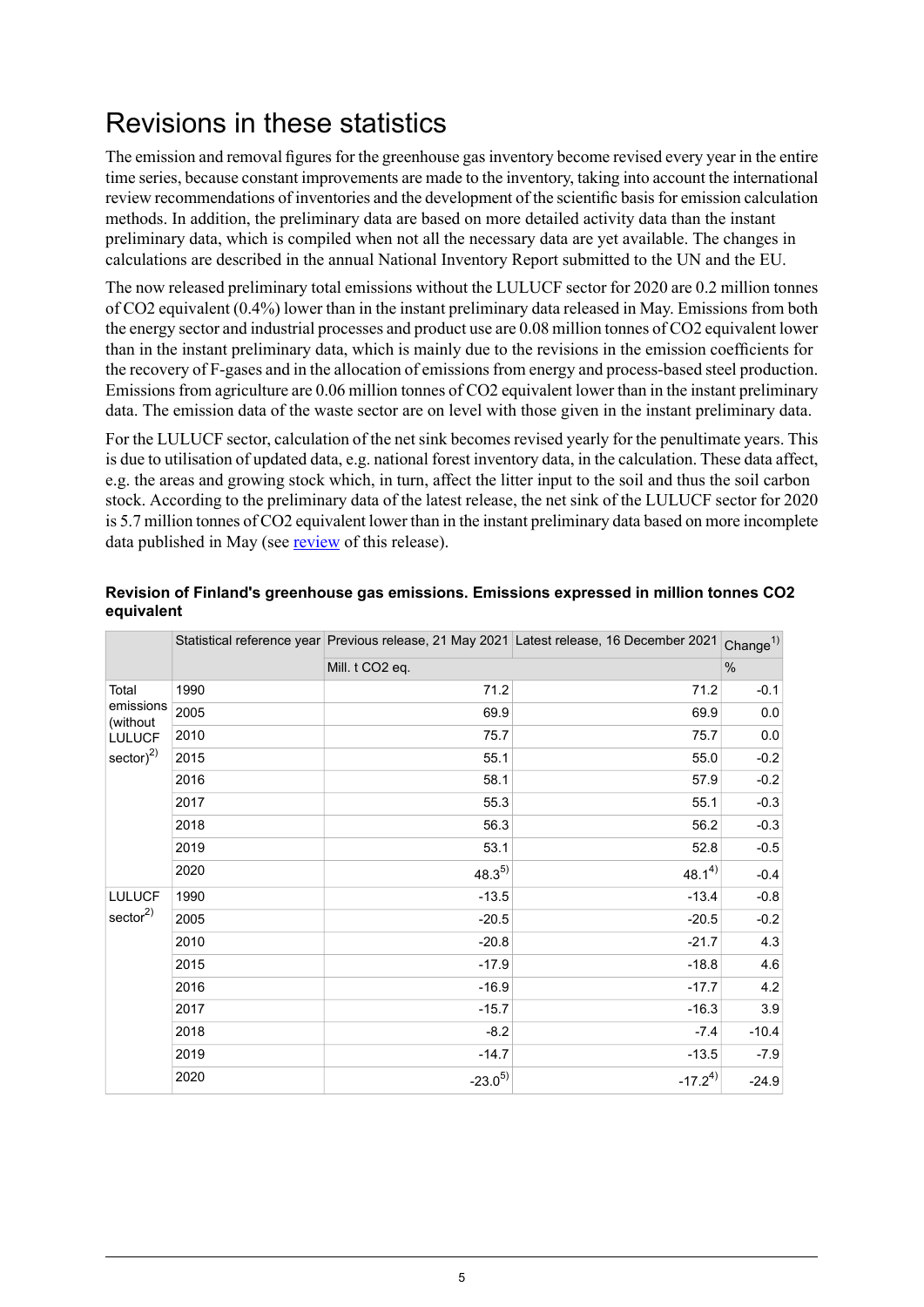|                                                                                          |      |                             | Statistical reference year Previous release, 21 May 2021 Latest release, 16 December 2021 | Change $^{1)}$ |
|------------------------------------------------------------------------------------------|------|-----------------------------|-------------------------------------------------------------------------------------------|----------------|
|                                                                                          |      | Mill. t CO <sub>2</sub> eq. |                                                                                           | $\frac{0}{0}$  |
| Emissions 2013<br>not<br>included in<br>the<br>Emissions<br>Trading<br>$S$ ystem $^{3)}$ |      | 31.2                        | 31.2                                                                                      | 0.1            |
|                                                                                          | 2014 | 29.8                        | 29.8                                                                                      | 0.0            |
|                                                                                          | 2015 | 29.5                        | 29.5                                                                                      | 0.0            |
|                                                                                          | 2016 | 30.7                        | 30.6                                                                                      | $-0.2$         |
|                                                                                          | 2017 | 30.0                        | 39.9                                                                                      | $-0.2$         |
|                                                                                          | 2018 | 29.9                        | 29.8                                                                                      | $-0.2$         |
|                                                                                          | 2019 | 29.6                        | 29.4                                                                                      | $-0.9$         |
|                                                                                          | 2020 | $28.6^{5}$                  | $28.4^{4)}$                                                                               | $-0.7$         |

1) Change between the latest and previous releases

2) LULUCF refers to the land use, land-use change and forestry sector

3) Excluding CO2 emissions from domestic civil aviation

4) Preliminary data

5) Proxy estimate